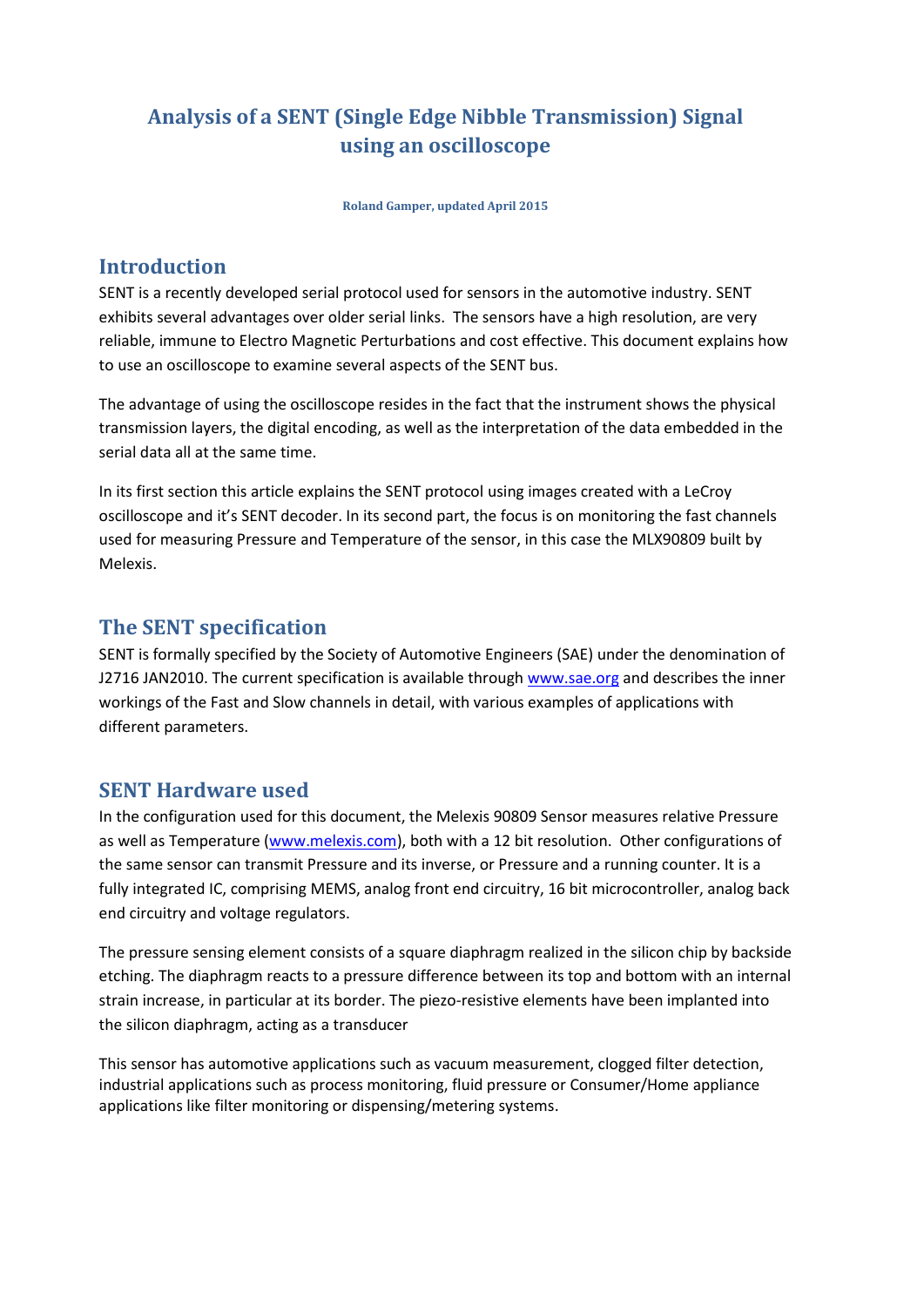

**Figure 1: The MLX 90809 on its evaluation board**

### **The SENT protocol structure**

SENT is a point to point protocol, operating between a sensor and an Electronic Control Unit (ECU) The sensor emits data continuously over the link while the ECU receives and processes the data. The following image conveys the overall aspect of a few SENT messages (3 µs TickTime), when observed with an oscilloscope. It is hard to believe that the key information resides in pulses length differences of a few millionth of a second emitted by the sensor.



**Figure 2: Raw SENT signal observed over 5 milliseconds**

When looking closer at the image above, one notices the SENT messages, here 10 negative pulses, separated by a Pause Pulse and started by a SYNC Pulse. (also called CAL Pulse). The information contents of SENT lies in the width of the pulses. Every pulse represents a 4 bit value, called a nibble. This explains the very name of the protocol. A "Single Edge" is needed for the "Nibble Transmission", assuming a previous edge exists. Philosophically, one could argue that it takes two edges to transmit a nibble, and therefore the protocol should have been called DENT, however, once the first pulse has been emitted, each additional pulse expresses the value of a nibble. Fig 3 below unveils the macro structure of the transmission.



**Figure 3: Sequence of messages, started with a SYNC, separated by Pause Pulses**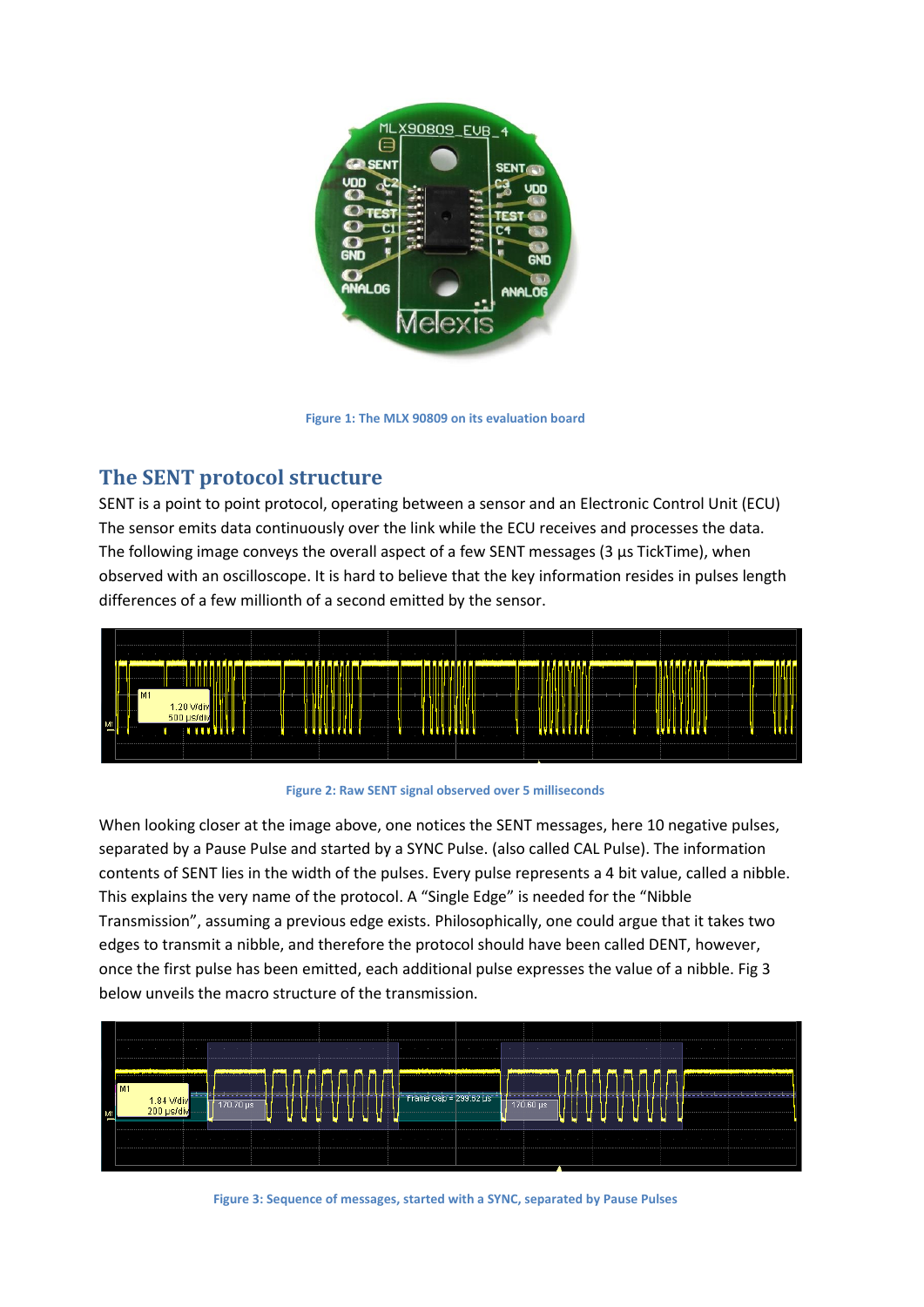The first key information of a SENT message is the length of the SYNC pulse, annotated in grey in the images. The SYNC always represents 56 Tick Times (TT). The TTs are needed to interpret the subsequent nibbles of the message. In the example shown, a SYNC pulse with a value of 170.70 µs represents 56 TTs and yields a value of 3.0482  $\mu$ s for the TT. According to the specification, the TT can vary by an amount of 25 % from the nominal value, requiring the receiver to cope with this variability. The TT varies for the same sensor over time, but also varies greatly from one IC to the other.

Once the Tick Time value is known, the decoding of the subsequent nibbles of the message can occur. Fig 4 shows the decoding of one nibble in detail.





Based on the TT of 3.0482 µs determined previously, the first nibble is processed. Its length is 73.52 us, as measured in the Fig 4 above. This value divided by the TT yields a value of 24.119 Ticks that can be rounded to 24 Ticks. Given the convention that a value of 0 corresponds to 12 Ticks, 12 is subtracted from 24 to obtain the value of 12, also visible above the pulse. The subsequent nibbles of the message are interpreted in the same way. In other words, the difference of pulse width between the nibble with value 5 and the nibble with value 6 would be +3.0482 us.

Unlike protocols based on NRZ or Manchester encoding, the individual bit values (within a nibble) cannot be associated to a bit time. However, for the sake of readability the SENT annotator decomposes the Status nibble into equally spaced bits.

The last step in decoding the SENT message consists in grouping the nibbles into meaningful values representing temperature and pressure for the MLX 90809.



**Figure 5: Grouping of Nibbles into raw Pressure and Temperature values.**

As shown in Fig 5, nibbles N2-N3-N4 are grouped MSN first into a value of 0x224 representing the raw pressure, and the following 3 nibbles (N5 N6 N7) into a value of 0x321 representing the raw temperature. The first nibble of the message (N 1)is called Status and Communication, while the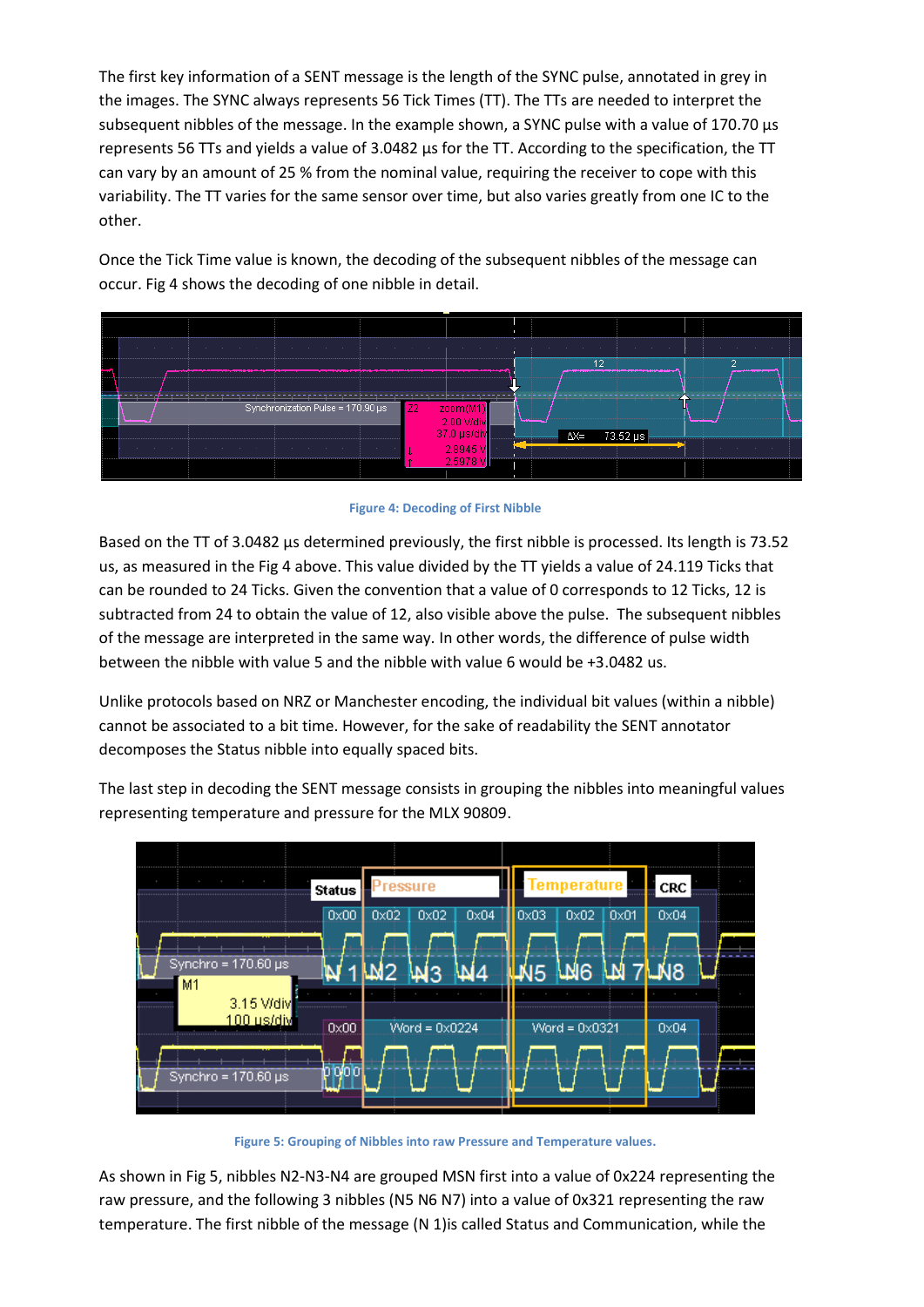last nibble of the message (N 8) represents a 4 bit CRC value warranting the consistency of the data over the previous nibbles (N1 through N7). The number of nibbles used in the transmission varies depending on the sensors and the manufacturers. As more and more SENT sensors appear on the market, more or less nibbles are being used.

#### **Monitoring Pressure and Temperature Data**

The setup required to produce a graph of the pressure is a **3 step processing chain** shown in Fig.6. Each of the components of the chain feeds its results into the next component. The MessageToValue function belongs to the option ProtoBusMag, which can convert results of a decoder into an array of numbers.



**Figure 6: 3 Step processing chain of the oscilloscope, from Raw Data on the Channel to the Graph**

When the processing is engaged, every acquisition will yield an image of the SENT stream, along with the graph of the pressure (or any other parameter) transmitted in every message. Thanks to the long memories of the oscilloscope, recordings can last seconds. Fig 7 shows a pressure recording over 2 seconds (200 ms/division).



**Figure 7: Track of Pressure applied to the sensor over 2 seconds**

During the time span of the recording, the relative pressure starts at ambient pressure, and then is changed with the syringe, hence creating cycles of over-pressure and vacuum. The pressure graph can be expressed in raw values, as read out by the decoder or converted to pressure in bars or g/m2 using a controllable linear conversion in the MessageToValue component.

### **Conclusions**

Using a modern oscilloscope fitted with a SENT decoder and the Graphing option allows the monitoring of the sensor's output data. The complex signal is decoded, interpreted and graphed easily, in real time. These tools help the sensors designers, as well as users developing sub-systems and integrators, testers, and quality departments, and later for maintenance tasks.